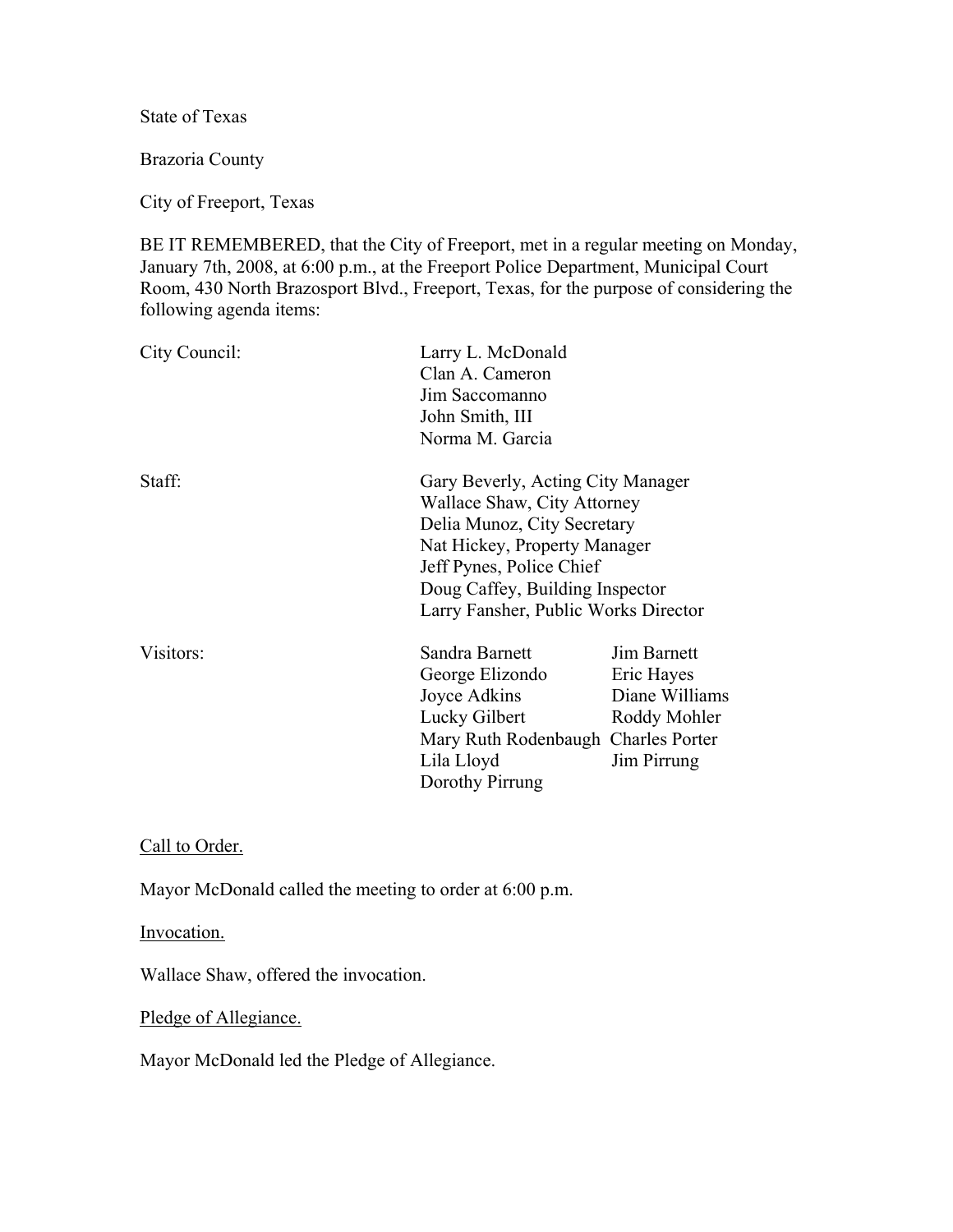# Consideration of the approval of the December  $3<sup>rd</sup>$ , 2007 Council Minutes.

On a motion by Councilman Smith, seconded by Councilman Saccomanno, with all present voting "aye", Council unanimously approved the December 3<sup>rd,</sup> 2007, Council Minutes.

### Attending Citizens and Their Business.

There were no comments.

Consideration of the approval of the Final Report of the Charter Review Commission and directing the City Attorney to prepare a Charter Election Ordinance or other Ordinance(s) as recommended by the Commission.

On a motion by Councilman Cameron, seconded by Councilman Saccomanno, with all present voting "aye", Council unanimously approved the final report of the Charter Review Commission and directing the City Attorney to prepare a Charter Election Ordinance, and to prepare two ordinances to Chapter 32 of the Charter Review: Adding a new section 32.00.4 , providing for review in its final form by the Planning Commission of any ordinance affecting traffic or zoning and another new section 32.80 establishing a property department for said City.

Consideration of the approval of Ordinance No. 2008-2184 vacating, abandoning and closing portions of the dedicated streets in the Freeport Townsite, known as Beech Street and Brazos Boulevard, and authoring the Mayor or Mayor Pro Tem to execute a special warranty deed conveying such portions to the adjoining land owner.

On a motion by Councilman Smith, seconded by Councilman Cameron, with all present voting "aye", Council unanimously approved Ordinance No. 2008-2184 vacating, abandoning and closing portions of the dedicated streets in the Freeport Townsite, known as Beech Street and Brazos Boulevard, and authorizing the Mayor or Mayor Pro Tem to execute a special warrant deed conveying such portions to the adjoining land owners.

### Consideration of the approval of Resolution No. 2008-2159 to join and participate in the Brazoria County Storm Water Quality Coalition.

Rick Masters, Environmental Specialist of Carroll & Blackman, Inc., explained that entities located within Brazoria County have formed a coalition to develop a joint Storm Water Management Program in order to take advantage of cost savings and develop regional continuity.

On a motion by Council Cameron, seconded by Councilman Smith, with all present voting "aye" Council approved Resolution No. 2008-2159 to join and participate in the Brazoria County Storm Water Quality Coalition.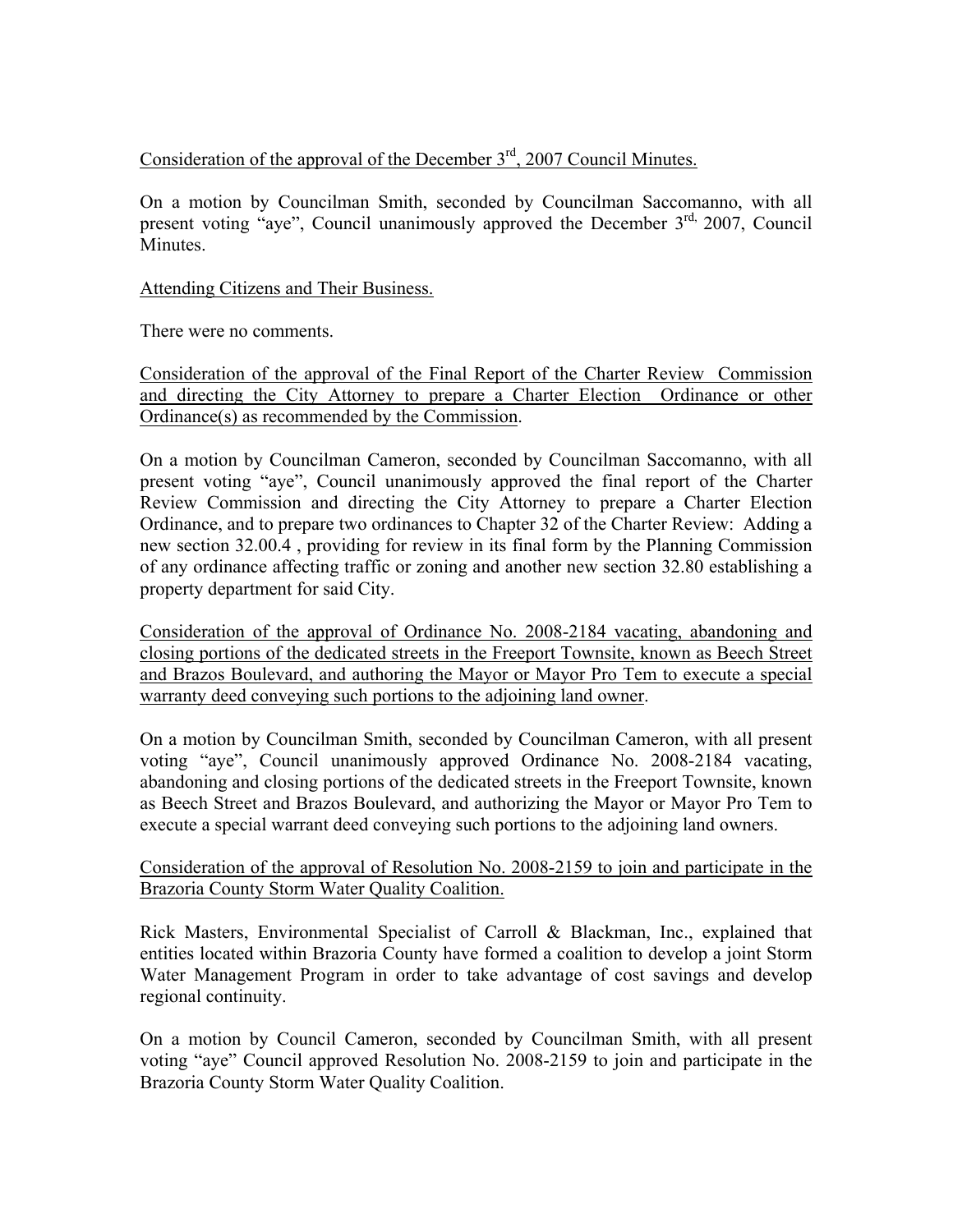Consideration of the approval of the Brazoria County Water Quality Storm Water Manangement Program which includes authorizing the Mayor to sign an application for permit coverage.

On a motion by Councilman Smith, seconded by Councilman Cameron, with all present voting "aye", Council unanimously approved the Brazoria County Water Quality Storm Water Management Program which includes authorizing the Mayor to sign an application for permit coverage.

**Note:** Councilwoman Garcia left the council chambers to attend a family wake.

Consideration of the approval of Resolution No. 2008-2160 adding "Tanning Beds" to the list of permitted uses in the C-1 Retail business zoning district.

On a motion by Councilman Cameron, seconded by Councilman Smith, with all present voting 4 to 0, Council approved Resolution No. 2008-2160 adding "Tanning Beds" to the list of permitted uses in the C-1 Retail business zoning district.

Consideration of the approval of selling the City's interest at Block 2, Lot 28, Bridge Harbor Section 2, A0051 F. J. Calvit, BCIC Division 8, Acct. 2190-0193- 000, known as off Marlin Drive.

On a motion by Councilman Cameron, seconded by Councilman Saccomanno, with all present voting "aye", Council unanimously approved to reagenda items 11 thru 22.

Consideration of the approval of selling the City's interest at Block 2, Lot 26, Bridge Harbor Section 2, Abstract 51 F. J. Calvit, BCIC Division 8, Acct. No. 2190-0191-000 known as off Marlin Drive.

This item was reagendaed.

Consideration of the approval of selling the City's interest at Block 1, Lot 28, Bridge Harbor Sec. 2, F. J. Calvit, BCIC Division 8, Acct. No. 2190-0164-000, known as off Marlin Drive.

This item was reagendaed.

Consideration of the approval of selling the City's interest at Block 2, Lot 16, Bridge Harbor Section 2, Abstract 51 F. J. Calvit, BCIC Division 8, Acct. No. 2190-0182-000, known as off Marlin Drive.

This item was reagendaed.

Consideration of the approval of selling the City's interest at Block 2, Lot 6, Bridge Harbor Section 2, Abstract 51, F. J. Calvit, BCIC Division 8, Acct. No. 2190-0172-000, known as off Marlin Drive.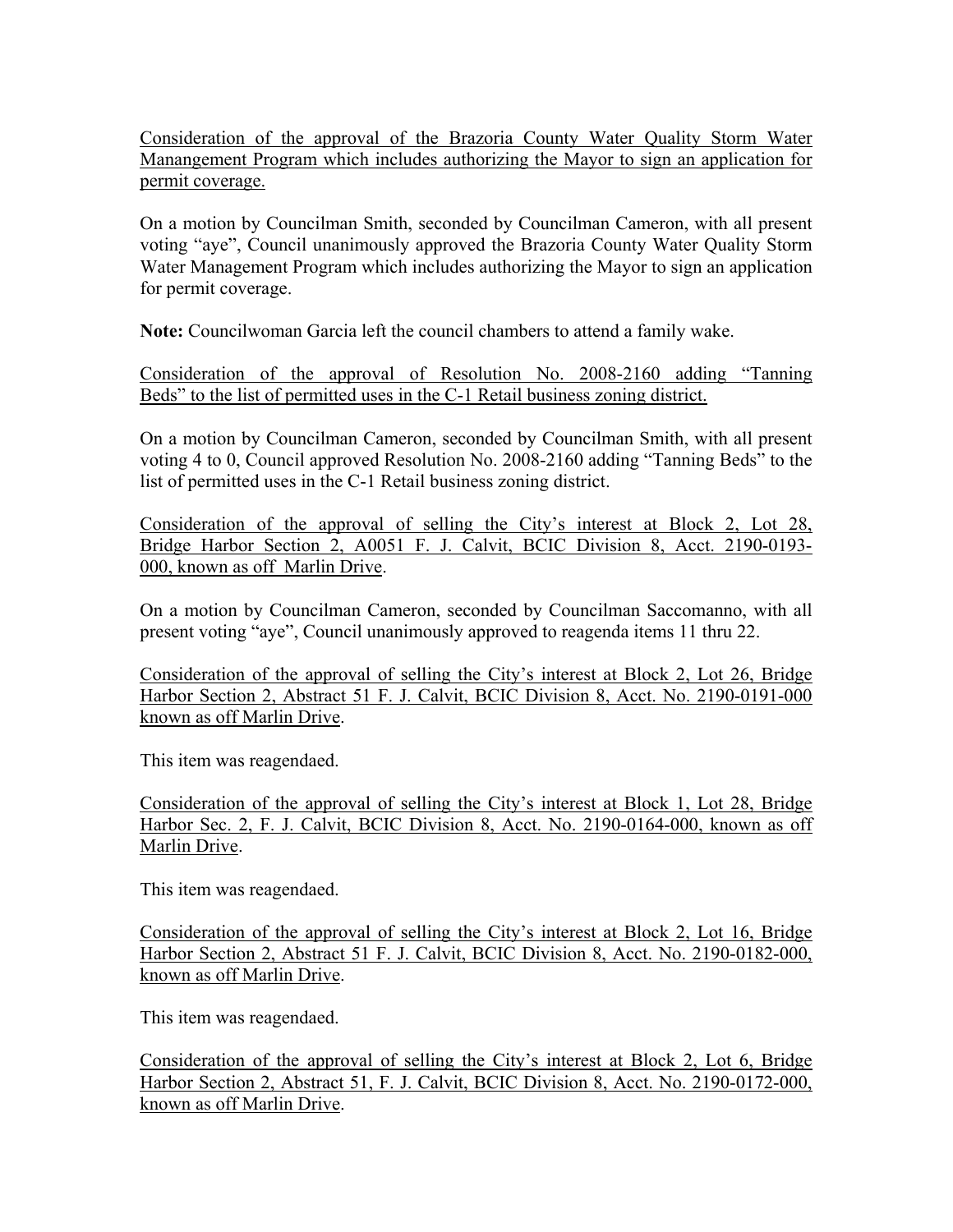This item was reagendaed.

Consideration of the approval of selling the City's interest at Block 3, Lot 7, Bridge Harbor Section 2, Abstract 51, F. J. Calvit, BCIC Division 8, Acct. No. 2190-0201-000, known as off Marlin Drive.

This item was reagendaed.

Consideration of the approval of selling the City's interest at Block 4, Lot 20, Bridge Harbor Section 2, Abstract 51, F. J. Calvit, BCIC Division 8, Acct. No. 2190-0246-000, known as off Marlin Drive.

This item was reagendaed.

Consideration of the approval of selling the City's interest at Block 2, Lot 15, Bridge Harbor Section No. 2, Abstract 51 F. J. Calvit, BCIC Division 8, Acct. No. 2190-0181- 000, known as off Marlin Drive.

This item was reagendaed.

Consideration of the approval of selling the City's interest at Block 85, Lot 13-14, Velasco Townsite, Acct. No 8110-0858-000, known as 121-123 South Ave. F.

This item was reagendaed.

Consideration of the approval of selling the City's interest at Block 6, Lot 26, Southview Garden S/D, Acct. No. 7750-0115-000, known as 818 W, 11<sup>th</sup> Street.

This item was reagendaed.

Consideration of the approval of selling the City's interest at Block 758, Lot 2, Velasco Townsite, Acct. No. 8110-3584-000, known as 1522 North Ave. M.

This item was reagendaed.

Consideration of the approval of selling the City's interest at Block 718, Lot 17-18, Velasco Townsite, Acct. No. 8110-3118-000, known as 1209-1211 North Ave. P.

This item was reagendaed.

Consideration of the approval of a request from Habitat for Humanity of Southern County to waive building and permit fees on 410 W. Broad Street.

Mary Ruth Rodenbaugh, Board Member of Habitat of Humanity stated that this would be their  $19<sup>th</sup>$  house built in City of Freeport.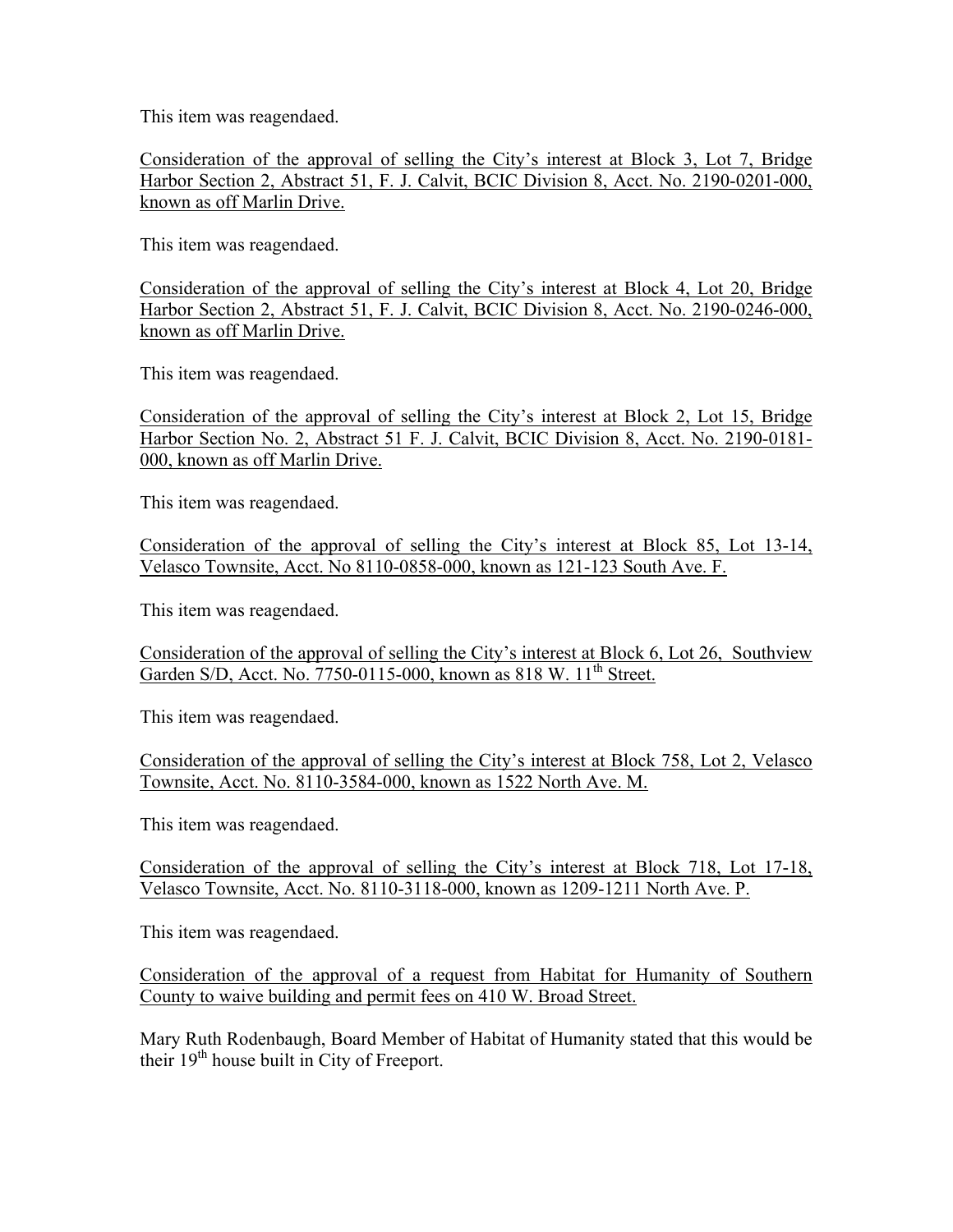James Barnett asked that an asbestos evaluation be done so that the removal of asbestos could be removed properly. He asked that the demolition of the slab be done in a more gentle way, neighbors were complaining on their houses shaking.

On a motion by Councilman Cameron, seconded by Councilman Saccomanno, with all present voting "aye", Council unanimously approved a request from Habitat for Humanity of Southern County to waive building and permit fees on 410 W. Broad Street.

#### Elected Official Report

Councilman Saccomanno reported Main Street Committee meets tomorrow.

Councilman Smith reported that the Freeport Senior Citizens Commission just published their events for 2008.

Mayor McDonald attended all of the meetings and the City and Port Christmas Parties..

#### W**ork Session**

#### Administration Report

Gary Beverly reported that the City of Freeport will be closed on January 21st, 2008, to observe Martin Luther King Day. A parade is scheduled at noon. City Council resumes on the 22<sup>nd</sup> day of January, 2008. Starting the New Year with a very positive attitude.

The street department is working on  $9<sup>th</sup>$  street, finish pouring on one side, rebaring the other side, and 10th street is open and looking good. Progress on Ave H, drainage work by the county. Taking more steps to be more open and excel in customer service.

 The City has implemented tracking software on line to follow up on action items reported within the City. Citizens will be able to go on use with this software to report problems.

Waste Management had three trucks break down, playing catch up, fell behind but trying to catch up with their routes, working on heavy trash issues.

Gary Beverly and Mayor McDonald attended a meeting on a proposed bus routes from Angleton to Freeport. Freeport is in need of a bus route.

Chief Pynes has completed the Policies and Procedures Manuel for the Police Department. The Texas Policy Chiefs Association has recognized Freeport Police Department is the first law enforcement agency in Brazoria County to receive this nomination that rates as Texas best standards. The City of Freeport is very proud to receive this recognition.